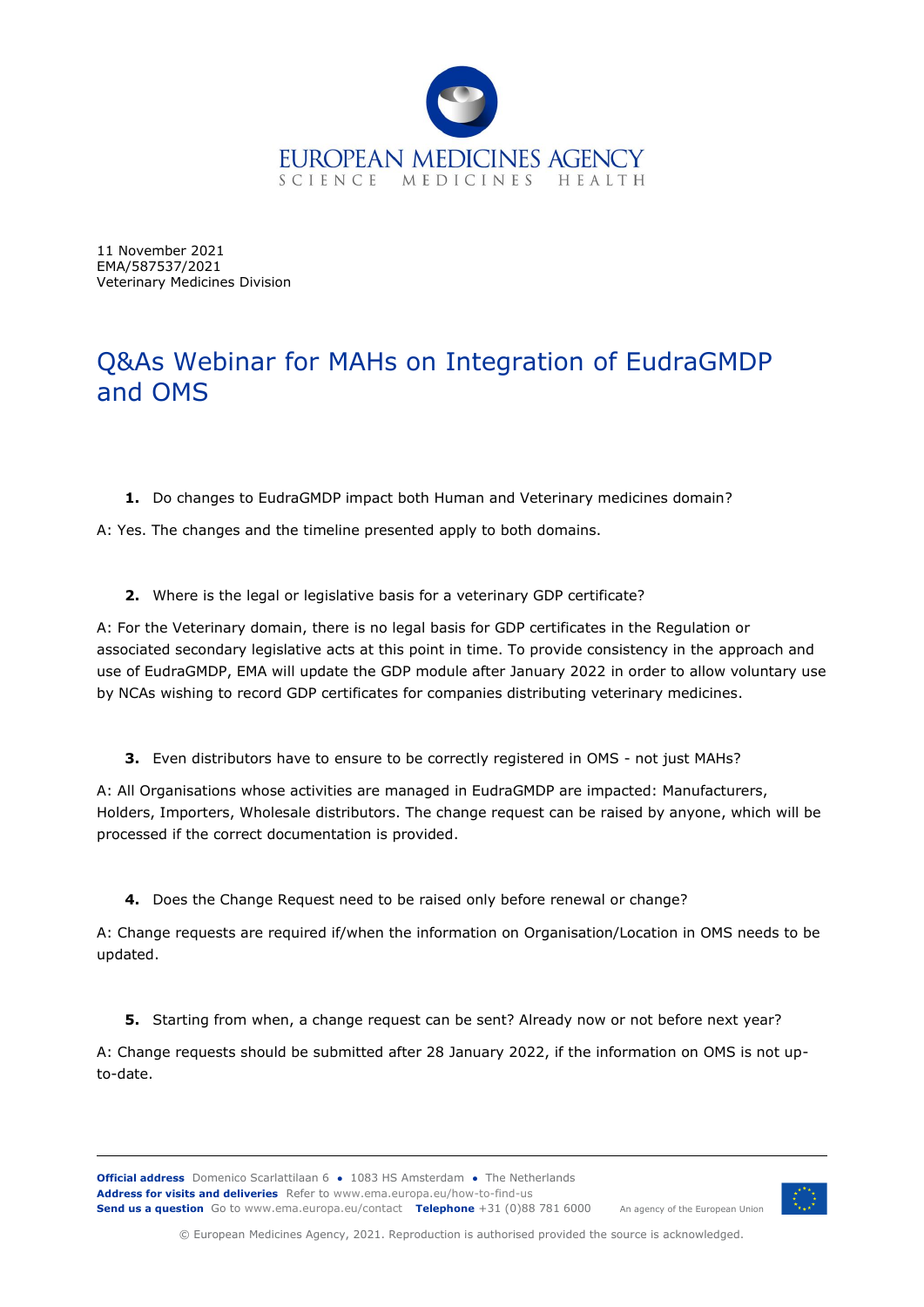**6.** Will data be entered by NCAs and (only) controlled/ corrected by industry or are MAHs etc. required to enter all details to the database?

A: Any registered SPOR user can raise a change request to OMS, which will be processed if the correct documentation is provided. We recommend industry users check that the information regarding their organisation and sites is correctly recorded on OMS as of 28 January 2022.

**7.** Should third party manufacturers/CMOS not ensure that OMS data are correct and raise change requests when they are requesting inspections or need updated GMP certificates?

A: If you are an EEA manufacturer or importer using manufacturing sites located in third countries: please liaise with the sites you use, which will need to be correctly registered in OMS. Any registered SPOR user can submit change requests providing the relevant supporting information and documentation – it is up to you to coordinate submission of the needed change requests.

**8.** In 2018, EMA published a guidance document called Manufacturer organisations in the OMS dictionary (ref. EMA/465039/2018). The to-be process proposed for OMS data entry has not been finalised and is indeed confusing since it divides OMS data responsibility for manufacturers and MAHs/Applicants, which is not optimal in the way industry manages their relationship with manufacturers via QAs. Will you release an updated guidance document with the final revised process and responsibilities for MAHs/Applicants and Manufacturers?

A: The document will be reviewed, and information in this topic is included in the event presentation.

- **9.** As CEP certificates are issued by EDQM, will EDQM also consume OMS data?
- A: CEP certificates are not in scope of EudraGMDP.
	- **10.** Will GMP certificates for Clinical trials sites be impacted too?

A: Current certificates or authorisations will not be impacted by the new sites added in OMS. Any new certificate/authorisation issued after 28th January 2022 will be impacted.

**11.** We already have a valid wholesaler certificate for veterinary medicines. Is there any renewal process? Has the GDP certificate an expiry date?

A: Validity of GDP certificate is not going to be impacted by the OMS integration. As per the agreed procedures, a re-inspection should occur after 5 years at the latest. Therefore, in that context, you would need to ensure that name and address of the company is correctly present in OMS.

**12.** Will you consider updating the organisations if their data has been amended (we noted times where our data has changed but that was not requested by us and we have had to submit CR to rechange)?

A: Any SPOR registered user can log a change request by providing the needed supporting documentation. The OMS Data Stewards will validate the information against Trade registry/Postal services and always align to it regardless of what is requested. In the end there should be only one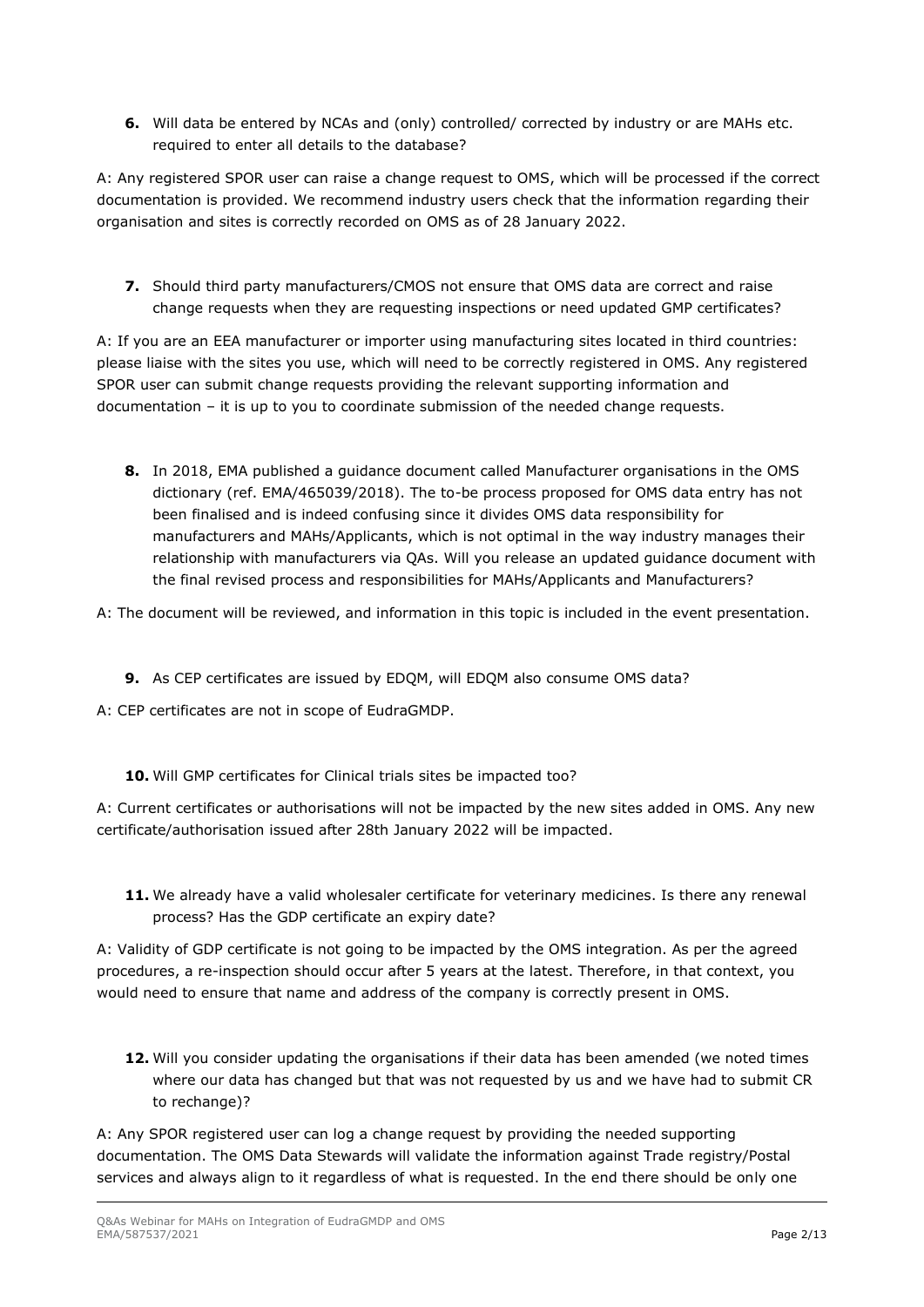version of data aligned to reference sources. We recommend you familiarise with the OMS business rules to avoid raising any unnecessary change requests.

### **13.** When will an updated OMS Operating Model will be released?

A: The [OMS operating model](https://spor.ema.europa.eu/omswi/#/viewDocuments) remains unchanged - whoever needs the data for a given regulatory purpose needs to submit a change request to OMS and pre-register the data ahead of regulatory submission. This applies to eAF and well as other regulatory entitlements such as MIAs in this case. We will only update the document regarding Manufacturers due to planned integration with EudraGMDP. This is planned ahead of the go-live in January 2022.

# **14.** Are all MAHs impacted?

A: Yes, any company should be registered in OMS in order to have a MIA, WDA, GDP or API reg. This registration should be done by the company, MAH using that company or the national competent authority.

**15.** How does it work when two legal entities have the same address? Will they be two different OMS entries? Whereas a legal entity with two locations would be one OMS entry?

A: Each organisation is an entry with a distinct ORG ID, although the legal address is the same of another. A legal entity with two locations will have one ORG ID, and two LOC IDs.

**16.** We are a manufacturer of APIs and already present with our GMP certificate in the GMDP database - do we have to register or are we already registered in the OMS?

A: If you are already registered in EudraGMDP, your data are being cleansed by EMA and therefore the Org/Location details will be reflected in OMS as of January.

**17.** How do we get the role of 'User Administrator' of an organisation responsible for approving and revoking access for users of the same organisation?

A: We did not cover user registration in the webinar but there is a user registration process and manual on **SPOR Portal - [documentation](https://spor.ema.europa.eu/omswi/#/viewDocuments)** area. If you still need support, you can also raise a ticket with EMA's [Service Desk.](https://servicedesk.ema.europa.eu/jira/servicedesk/customer/portals)

**18.** Is it foreseen that CEP certificates will be in the scope of mandatory OMS-consuming? Any potential date?

A: We are now integrating OMS with EudraGMDP and CEPs are not covered by EudraGMDP, they are managed by EDQM. We are not aware of any plans for EDQM/CEP to consume/integrate with OMS.

**19.** In some countries, sites are outsourced to a third party. Who is/will be responsible for entering/updating records in OMS?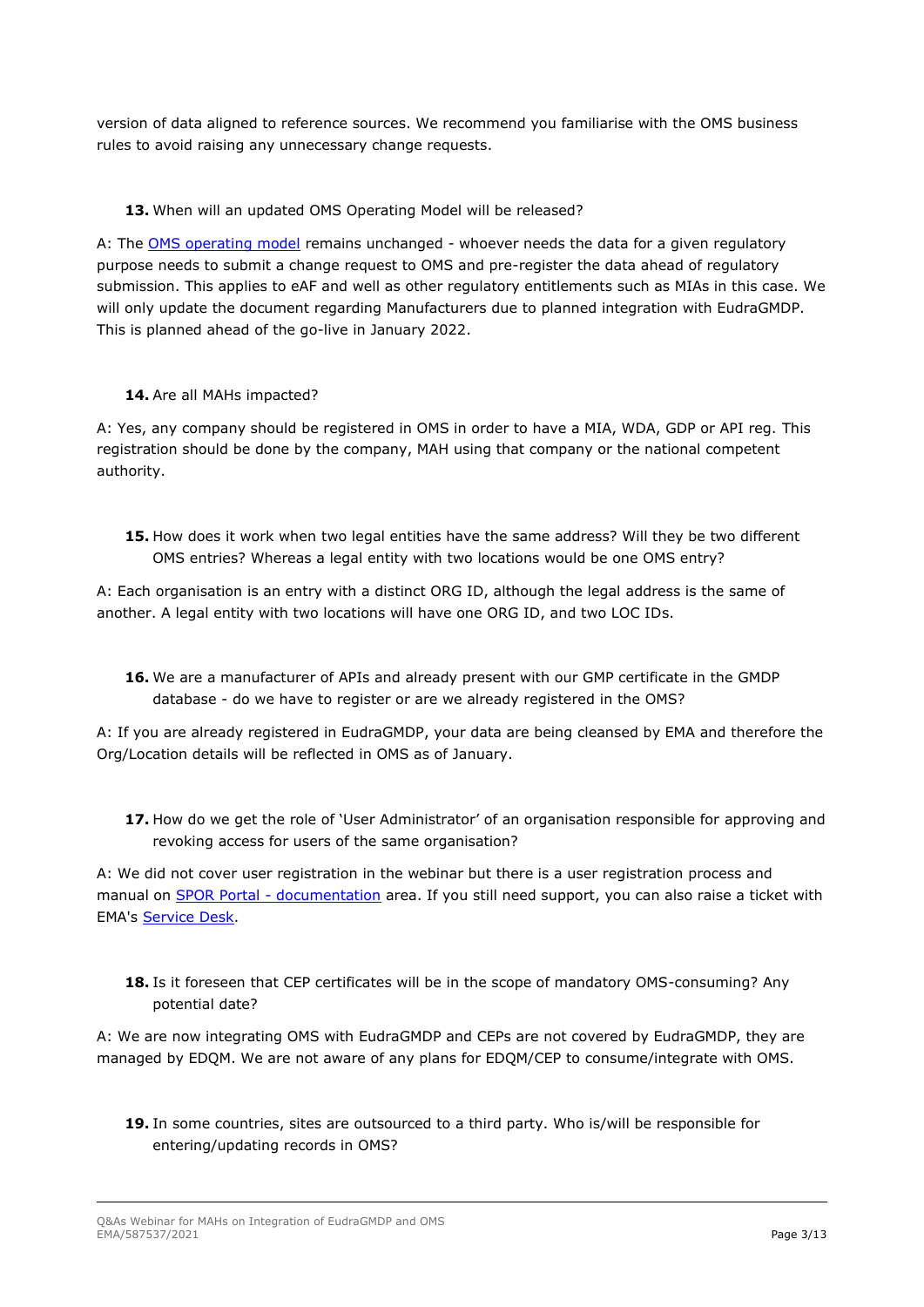A: If you are an EEA manufacturer or importer using manufacturing sites located in third countries: please liaise with the sites you use, which will need to be correctly registered in OMS. Any registered SPOR user can submit change requests providing the relevant supporting information and documentation – it is up to you to coordinate submission of the needed change requests.

**20.** How are differences between the specificity of EudraGMDP and OMS being handled? For example, when EudraGMDP contains additional data such as plots in large manufacturing sites.

A: Any additional details (unit inspected, plots, ...) will be added by the company authority in the "Restrictions" part of the certificate. These details will not appear in the address stored in OMS.

**21.** How is it ensured that the requester is authorised to change the data of the legal entity for which the change is requested?

A: It does not matter to EMA who requests the change because we always verify the request against the reference sources (e.g. Trade registry). Only OMS Data stewards change the data after verifying that it is as per reference source (e.g. Trade registry).

**22.** While OMS data will not be mandatory in eAF for non-CAPs, how would a discrepancy between the eAF and EudraGMDP now using OMS be handled for non-CAPs?

A: Use of OMS data in EudraGMDP is mandatory from 28th January 2022. Therefore, NCAs need to ensure that the relevant organisations are available in OMS before submitting information into the system. This applies to CAPs and non-CAPs equally. It is suggested to ensure that the OMS data is present and correct for those organisations/sites, even if the use in eAF is not mandatory for the time being.

- **23.** Will there be someday standardisation with information on sites currently in the EDQM Certification Database (or already in place)?
- A: We are not aware of any plans for EDQM/CEP to consume/integrate with OMS.

**24.** Does every company need to register in OMS? Also, wholesalers with WDA?

A: Yes.

**25.** Is it possible to have a super user industry account, and have two different companies' organisation in the same user?

A: A user can have only one account, but it can be affiliated to as many organisations as needed and indeed have the role of Super user for many companies.

**26.** What about changes, practicalities around acquisitions/MAH transfers - can both parties change the data?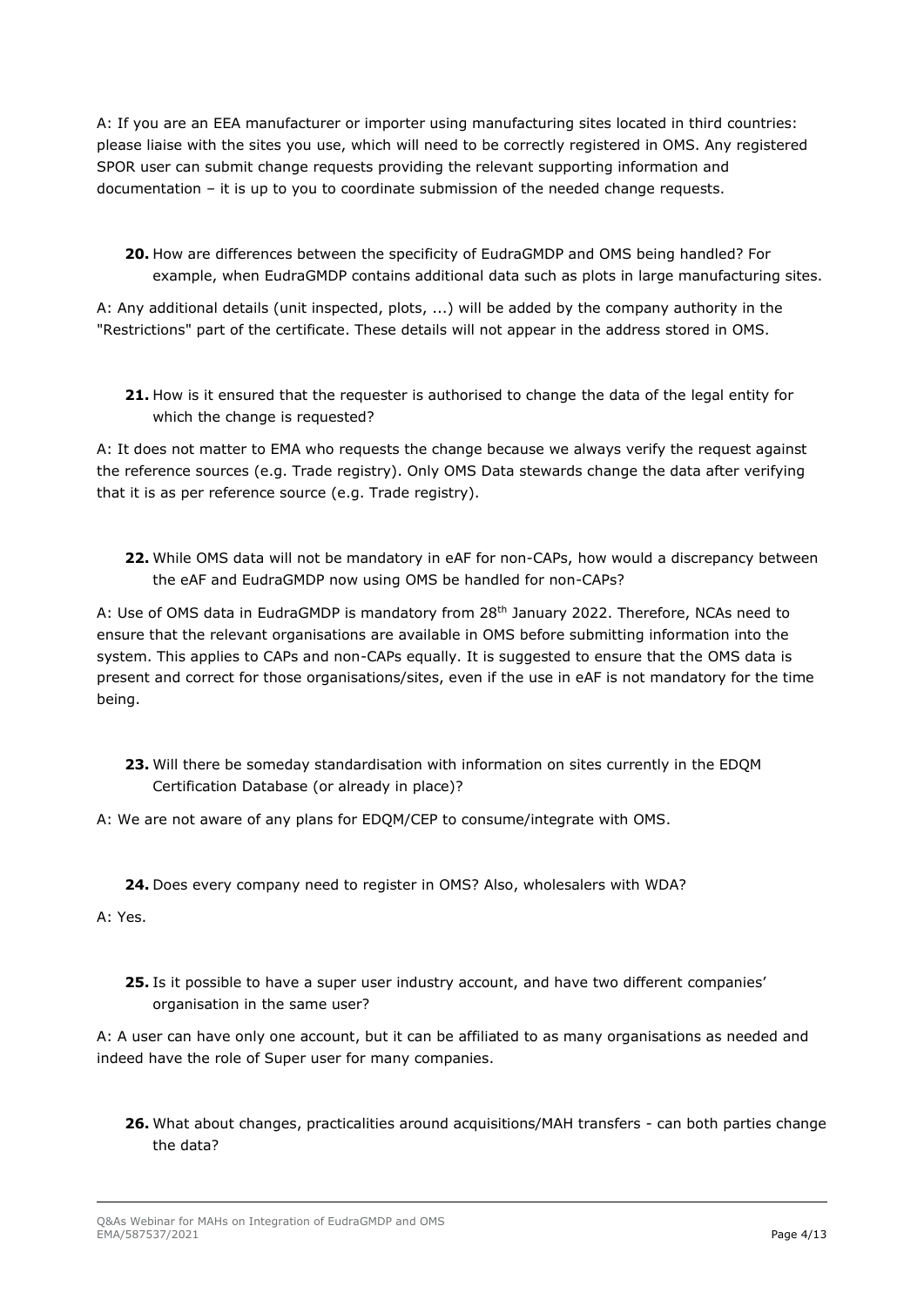A: Any registered SPOR user can submit change requests providing the relevant supporting information and documentation.

**27.** Is it necessary to register to OMS, after Jan 28th, 2022` as manufacturer of API, for human and veterinary drug substance? Is a single registration for both sufficient?

A: If the Org/Loc are already certified by EudraGMDP, they should be in OMS as of January 2022. Afterwards, you can verify the details and apply for change request if needed. Change requests can be raised after 28th of January 2022 at any time and depending on your needs. In OMS, one legal entity is one organisation, irrespective of the human/veterinary domain and of the role. Therefore, for 1 API manuf., one OMS ID will be given irrespective of whether you manufacture API for human or veterinary use.

**28.** How does it work when 2 legal entities have the same address? Is it necessary to have two different super user industry accounts? Can be same account make the registration for both companies?

A: 2 legal entities means 2 different ORG Ids/records, each of which will have its own different address LOC ID even if that is the same. If the user works for both legal entities, s/he needs to be affiliated to both.

**29.** After the registration, the local regulatory authority will upload the GMP and API-Reg always in the EudraGMDP website, is it correct?

A: Yes.

**30.** We are a small wholesaler located in Bulgaria but the MAH is located in France. Who has to do the registration in OMS?

A: The WSG in Bulgaria and the MAH in France are different legal entities, across different countries. For this, in OMS they are represented as separate ORGs -- you both need to verify your details are upto-date in OMS after 28 January 2022.

**31.** In case of changes to an organisation in OMS, will the updates be automatically shown in EudraGMDP after a refresh? If yes, what is the timeframe for it?

A: In case of changes to OMS, the dictionary part of EudraGMDP gets refreshed (for subsequent selections) but no change is reflected in the documents already issued unless there is a specific action on them. The synchronisation between OMS and EudraGMDP will reflect changes in OMS in the EudraGMDP dictionary on the following business day.

**32.** For WDA and API Reg for vet Org, you are advising to wait until 28.01.2022 before submitting change requests. But there is an expectation in the field that WDA should be granted on 28.01.2022. How to reconcile this difference in timing? Is there a transition period for Inspectorates to issue WDA?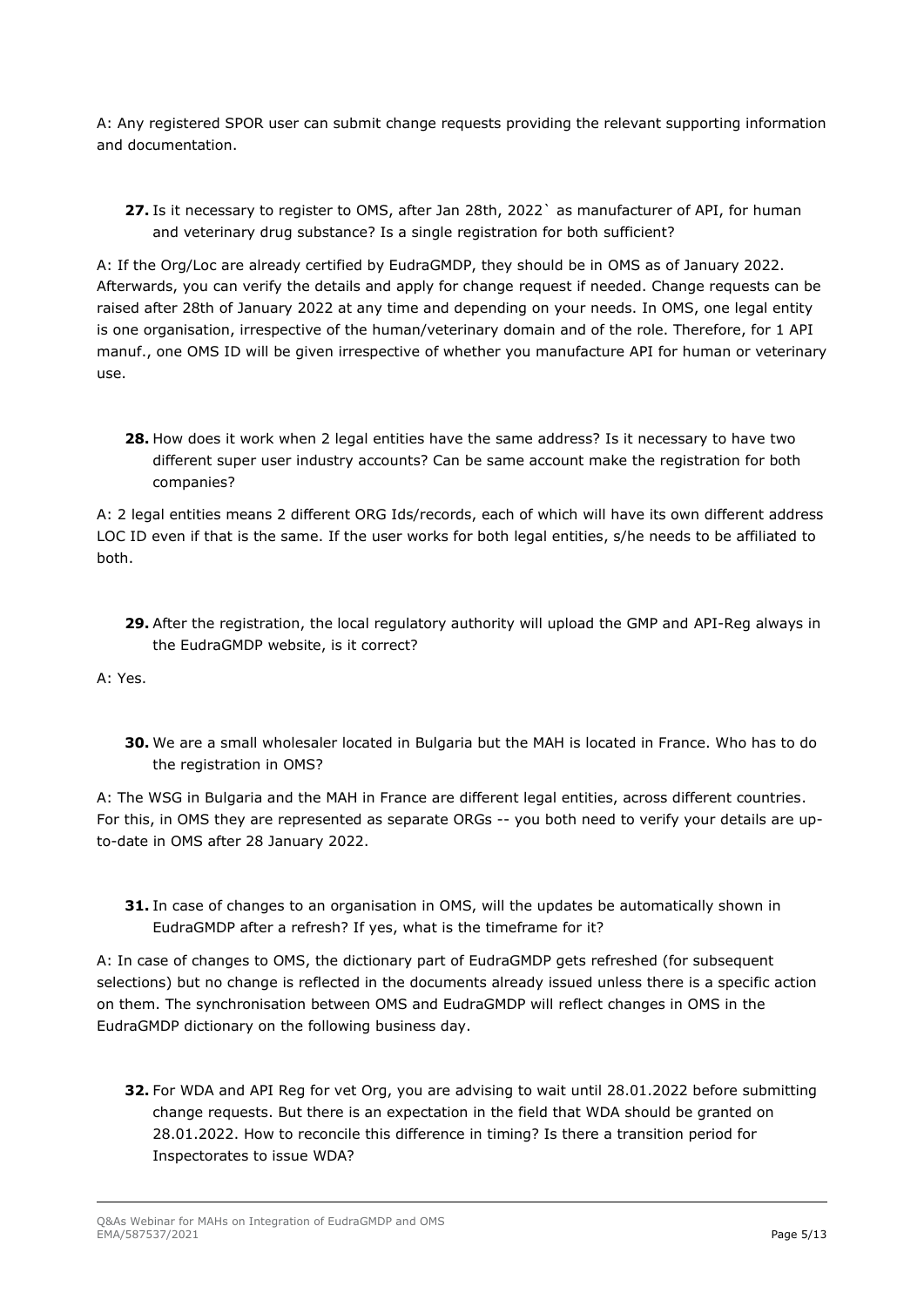A: Competent authorities are informed as well about the changes impacting EudraGMDP as of 28th of January 2022 in order for them to plan in advance in case a certificate is intended to be issued in the near time.

# **33.** Must every location of a legal entity be entered?

A: Yes -- before applying for a new/updated manufacturing or wholesale distribution authorisation with national competent authorities, relevant locations have to be recorded.

**34.** If there are two warehouses registered for the same company one veterinary and the other human at the same address. Will two separate lines with two different ID numbers appear in the database?

A: If the warehouse is the same (1 company, 1 address) OMS will only have 1 contact. At the time of drafting the certificate or licence, the national competent authority will be able to select if the certificate applies to human or vet; additionally, the NCA will be able to add any remarks/clarifications as free text.

**35.** Does this have an impact on the variation submission for medicinal products?

A: The Org ID will also have to be submitted.

**36.** Is it possible to get the current list of persons who are registered in the OMS for one organisation?

A: The Organisation Super user can see all of the users affiliated to the Organisation they manage in EMA's Account management portal. Only a current Super user can see this (hence we check the registration of the first super user on behalf of the company).

**37.** Is the registration of distribution only necessary for wholesalers or also for API distribution?

A: API distributors will be registered under the module API reg.

#### **38.** Will it be possible to change user roles afterwards?

A: You can change (grant/remove) the user roles and users affiliated at any point in time, this management needs to be done by the Organisation Super user.

**39.** Is a change request required in each case or is it possible that the data are transferred correctly in the first place and a change request is not needed?

A: We expect that the data resulting from the cleansing will be correct, but it will be standardised according to OMS rules, please familiarise yourselves with them so that change requests are not requested/rejected unnecessarily.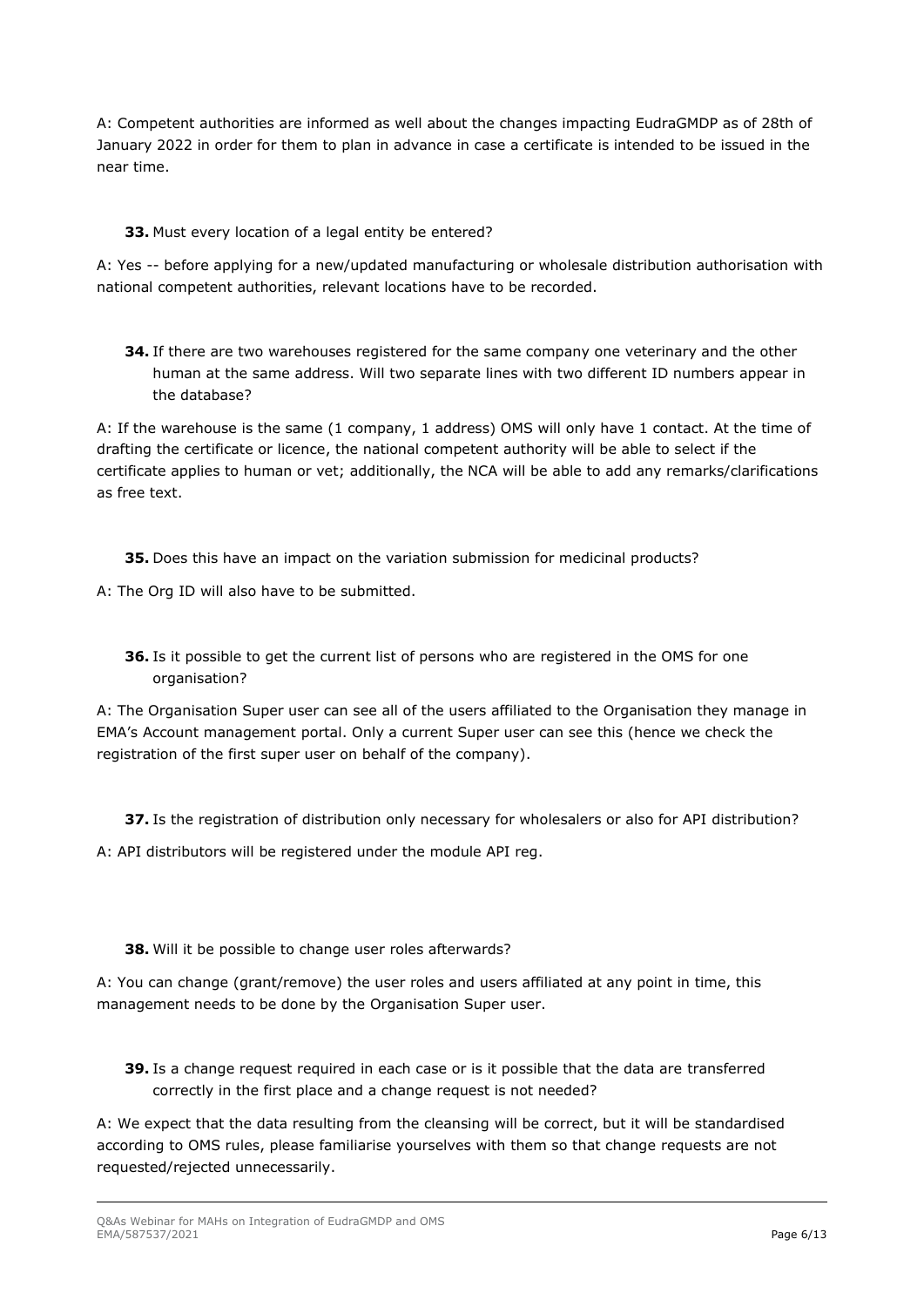**40.** The various subsidiaries with API distribution will be clustered by one superuser - correct? Headquarter?

A: This is of for each company to decide whether you want one person to manage all or only parts of the access.

**41.** Is there a legal mandate for a manufacturer to enter data in OMS, e.g. from India or China? Or will the MAHs be responsible eventually?

A: We expect that Manufactures in EU will have to be registered in OMS ahead of receiving a MIA. For those not in EU, they are likely to be required in the context of an application before even an inspection is triggered/needed. The OMS operating model foresees that whoever needs the data needs to submit it to OMS.

**42.** We are a MAH and are registered in OMS, we have warehouses on different location (we are not the owner of this location), do we have to add additional location in OMS as second location for organisation (as GDP licence refers usually to warehouse location)?

A: The data needed in EudraGMDP to correctly populate a certificate will need to be made available in OMS. The data cleansing of EudraGMDP is still happening in OMS, if warehouse is already available in EudraGMDP we will import it to OMS, if not available today in EudraGMDP please submit a change request.

**43.** We as a legal entity ensure that our information in OMS is correct, but the national Health Authorities will submit the applicable certifications to EudraGMDP?

# A: Yes.

**44.** Where is possible to find the precise definition of "Organisation" in case of a pharmaceutical company and/or Manufacturers? Should all the organisations report in the chamber of commerce to be reported?

A: An organisation is a legal entity in a certain jurisdiction – i.e. a registered company in a country, regardless of the role they have in a regulatory procedure.

#### **45.** What is a location?

A: Locations are all the address information where an organisation actually exists and has activities, regardless of its role as a MAH or a major manufacturing facility, for example. OMS can record as many locations as needed. PO boxes addresses are not recognised by national postal service, however EMA has standards to record those too. Addresses of legal representatives of MAHs can also be recorded, provided the needed supporting documentation is made available.

**46.** Is only one super user per entity possible? What happens if this person is accidentally unavailable?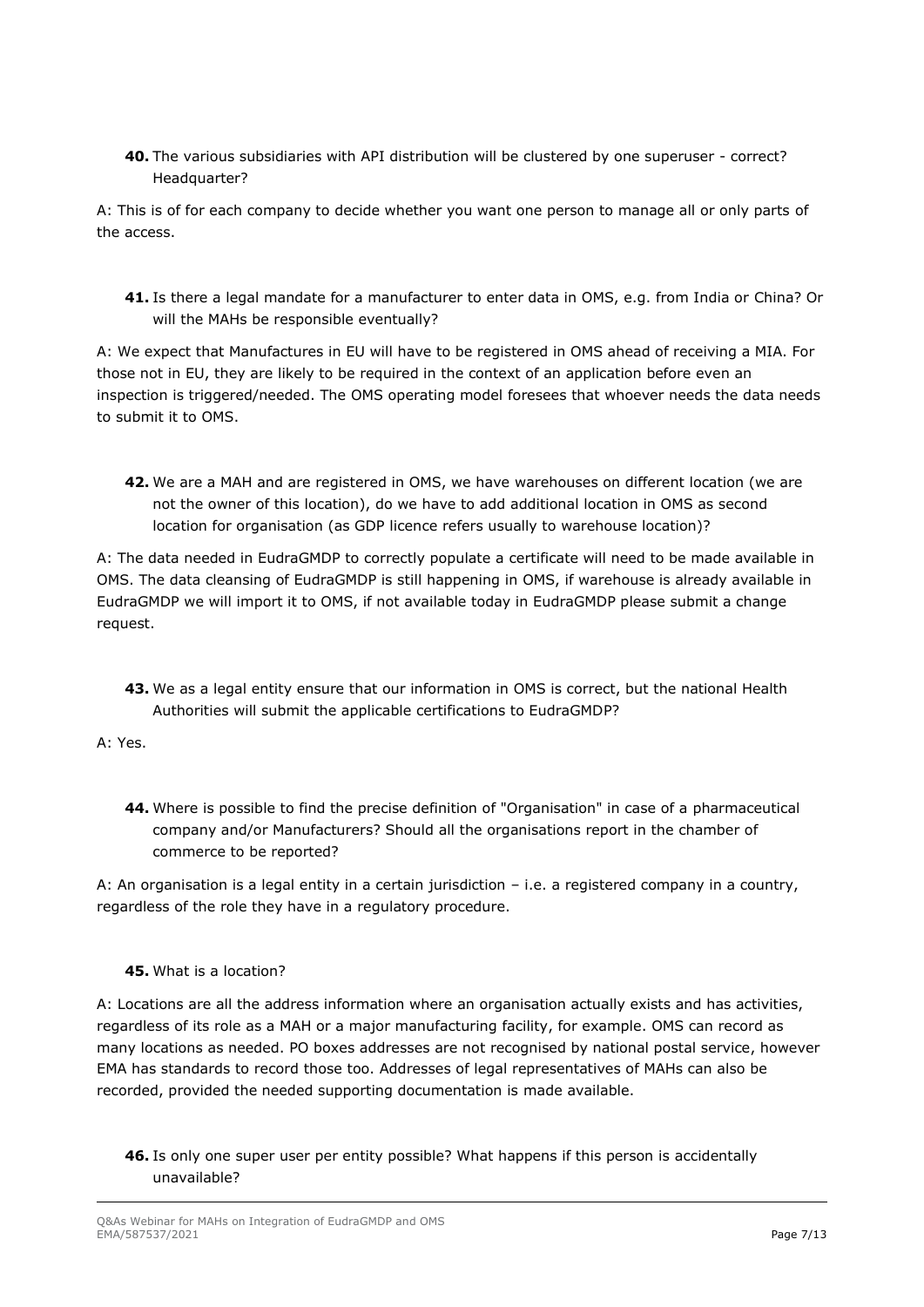A: You can have as many Super users as desired, in fact we recommend having at least two to ensure one is always available/active.

**47.** How does it work when I need to move my organisation to a new Location (= new address)? The OMS needs to change via CR before the WDA/MIA can be authorized at the new address. But then there will be a gap where the new location is registered in OMS before the new authorisation is actually given.

A: Yes, but while the current certificate is valid you should not be having an issue. In general, it is expected that the discrepancies between current companies available in EudraGMDP and the formal OMS it would not be major as the OMS team is cleansing the current records.

**48.** In case of manufacturing sites, if details such as buildings or plots are not in OMS, but in the GMP certificate, it means the information from the eAF will not be aligned with the info on the GMP certificate/dossier documents. Questions at application validation can be expected.

A: This extra info will be included in the certificate remarks ('Restrictions' section). We expect that in eAF you will select the same ORG/Loc as the one in the certificate. In terms of questions on this for CAPs, please refer to the [OMS mandatory](http://esubmission.ema.europa.eu/eaf/eAF_1.25.0.0/OMS%20Mandatory%20CAPs%20QandA.pdf) use Q&A.

**49.** As the certificates remain valid, how can we handle validation issues where EudraGMDP has been updated, but the certificate hasn't? Will EU NCAs have to accept EudraGMDP data and ignore the discrepancies in the certificates?

A: OMS is only becoming mandatory for CP and indeed we are working closely with EMA regulatory colleagues to minimise questions on discrepancies - more info on [OMS mandatory use Q&A.](http://esubmission.ema.europa.eu/eaf/eAF_1.25.0.0/OMS%20Mandatory%20CAPs%20QandA.pdf) This has not yet been agreed/implemented for MRP, DCP, NP nor agreed with other NCAs.

**50.** As said, location ID doesn't change even after moving the location under another organisation. In this case the location ID will be associated with both organisation IDs, so the first one will be replaced?

A: OMS has the technical functionality to move the location from an organisation to another, however this is not a rule we use on a day-2-day bases - there are a number of factors/validations that we need to assess before taking such action i.e. required supporting documentation to help us validate such transfer and the impact such transfer would have on OMS consuming systems.

One of the practical challenges/negative impact would actually be with the integration of EudraGMDP, a record in EudraGMDP and OMS is actually composed by 2 parts: organisation & location information, if we were to move 1 of these part we would be breaking the business rules of both the systems. And because today we have a better understanding of these business rules we recently corrected the statement below in our presentations.

**51.** Can a "subsidiary"(= a correspondence address of the MAH) also be registered (ex; MAH in France with several subsidiaries in different countries): will we then have as many organisations as number of countries?"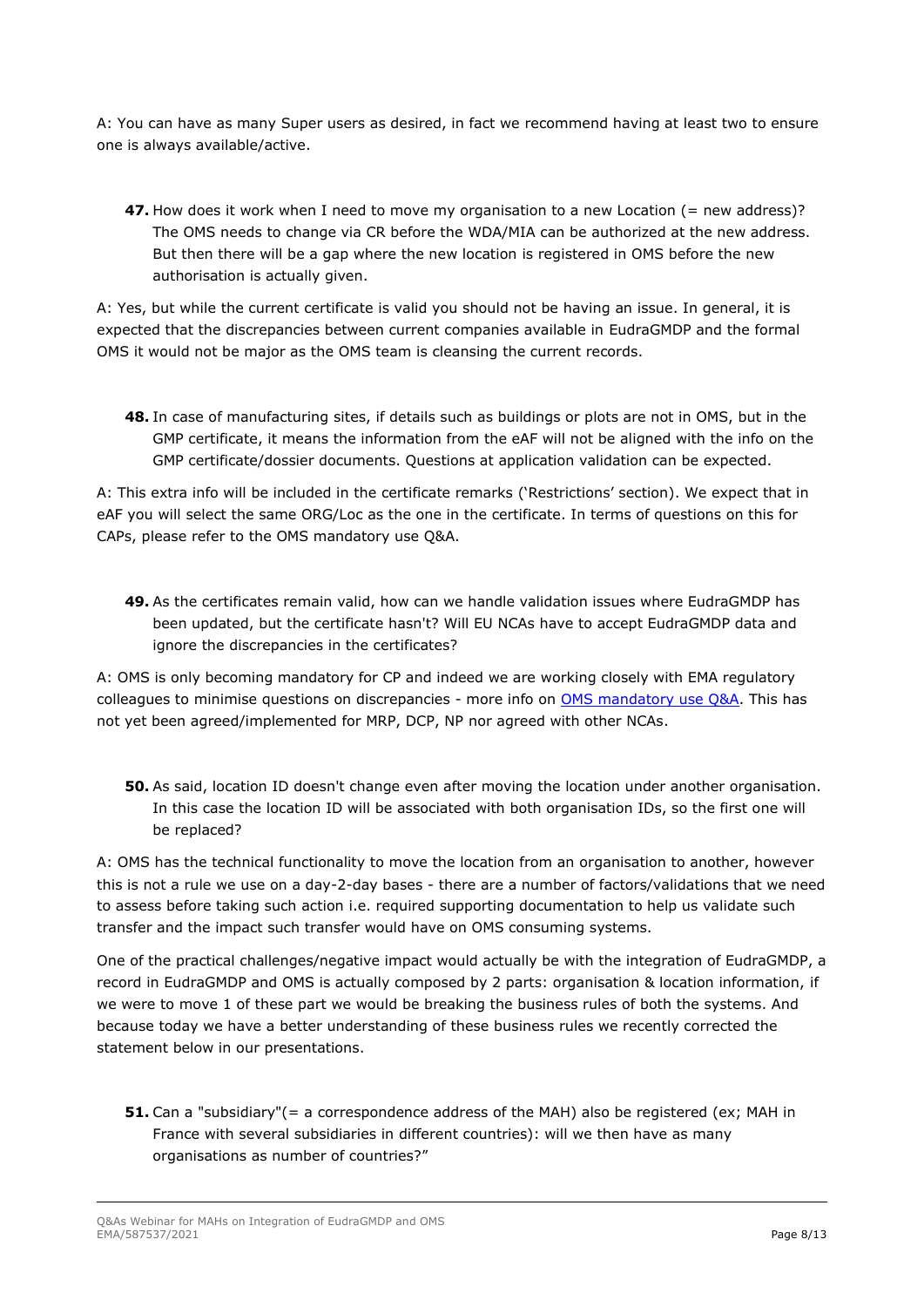A: One Organisation relates to one country only, so if it is present in multiple countries, we will have multiple ORG IDs.

**52.** In case of an Indian site, would you have 1 Loc ID per plot?

A: In India some plots (e.g. 100-110) are recognised as one address by National postal services, in that case we have 1 LOC ID. In other cases, if the plot is not recognised by postal services as a single address, we will split it into different LOC IDs in line with how they are recognised.

- **53.** If a wholesaler company is registered in OMS with two addresses as per the Trade register document (establishment address & administrative/office address) but there are 3 more warehouse different locations mentioned also in the wholesaler certificate issued by the CA, do we need to request a change in OMS in order to include these 3 warehouse locations in terms of certificate updates activities?
- A: If not yet reflected on OMS, yes.
	- **54.** For GMP Certs that have expired but still listed in EudraGMDP, will these facilities still transition to OMS?

A: Only current data are being cleansed and recorded in OMS. Current GMP certificates will not be amended following OMS integration into EudraGMDP.

**55.** Will Agencies accept differences in organisation name or address selected in eAF/GMP and what MAH put (or already have it) on labelling, PIL, SmPC? Was this agreed with National Agencies?

A: It is understood by National Agencies that the OMS data is standardised, so that minor differences between the display of name or address might occur between OMS, national systems, and/or labelling.

**56.** If I plan to submit a variation package mid/end Nov 2021 (no additional testing/manufacturing site), do I need to perform any actions with regard to checking OMS?

A: Industry is informed about the mandatory use of OMS for CAPs and the deadline was extended – in this case not in relation to EudraGMDP – to November. [See the OMS mandatory use Q&A.](http://esubmission.ema.europa.eu/eaf/eAF_1.25.0.0/OMS%20Mandatory%20CAPs%20QandA.pdf)

**57.** In some Asian countries, strict regulation exists about company name & address. Is the impact of this taken into account?

A: The OMS Dictionary provides a standardise list of organisation name and address data, including Asian countries.

- **58.** What about an NCA that has never issued WDA for vGDP?
- A: If the company is not present in EudraGMDP, a change request to OMS is needed.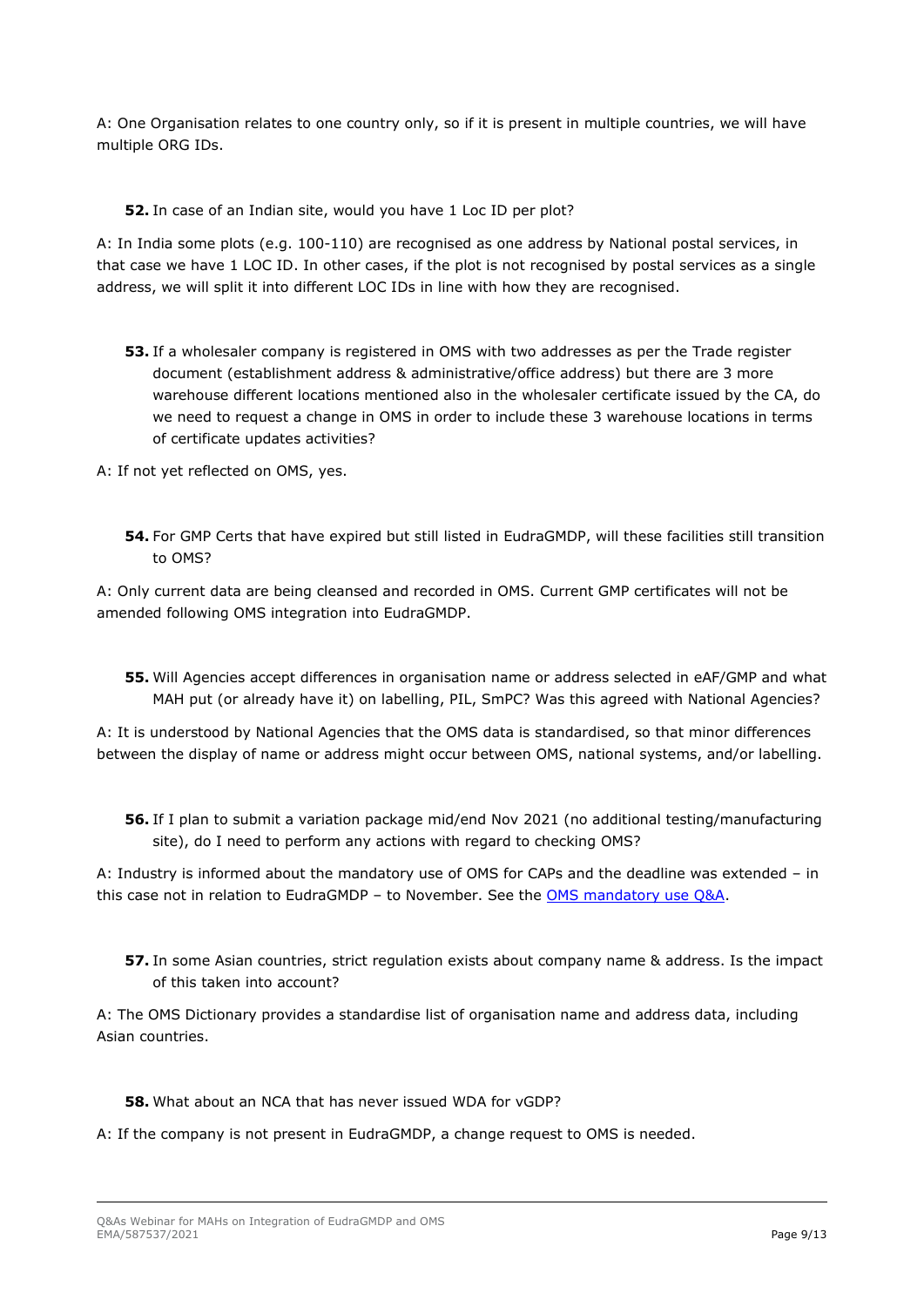**59.** Follow-up-question to the variation question: eAF for variations covered only MAH, my question is do I need to check only MAH in OMS or all sites register red for this product?

A: All sites that are impacted by the procedure should be included in OMS – but if there are other manufacturing sites that are not impacted by the procedure, they do not need to be included in the eAF. Please see the question 26 of the [Q&A document.](http://esubmission.ema.europa.eu/eaf/eAF_1.25.0.0/OMS%20Mandatory%20CAPs%20QandA.pdf)

**60.** In case that one legal entity has more locations, will we have more entries based on the location or just one of the based on the headquarter?

A: We can have as many addresses (locations) as needed, for headquarters, for sites, for correspondence, for billing, etc.

**61.** When my company has an address with multiple door numbers like 30 - 33 and is already registered in OMS with this address. Did I understand correctly that this will create several entries in the data base (one for each door number) with a LOC-ID for each? Do I have to select each of these entries when filling in an eAF?

A: It will depend on the country and the rules from each postal service. Combined addresses 30-33 may be acceptable/recognised and in that case, they will be 1 LOC ID only, in other countries this may not be the case. This is on a case by case and depending on the standards defined by the postal services of the concerned country.

#### **62.** 1 organisation per country means 1 super user per organisation?

A: The Super user manages the users of a given Organisation (is affiliated to the Organisation). A super user can be affiliated with as many organisations as wanted, and then administrate the other users of those organisations. EMA recommends at least 2 super users per organisation. Please note that regardless of their affiliation/role assigned, any user can change any data Org/LOC in OMS (not just their own Org/Loc!), as long as the required supporting documentation is submitted.

**63.** Please give the examples for "supporting documentation".

A: The list of supporting documents is available in the SPOR Portal – [Documentation,](https://spor.ema.europa.eu/omswi/#/viewDocuments) in the document E - OMS Change Requests.

# **64.** Can wholesale distribution authorisation holders also be super users?

A: Yes, for their organisation or any other organisation that appoints them as a super user.

**65.** Is it possible to delegate edition of the data in the OMS to another legal or physical person? How will this authorized legal or physical entity register into the system?

A: It is possible via the EMA Account management system. Please consult the [SPOR Portal](https://spor.ema.europa.eu/omswi/#/viewDocuments) for instructions (ppt and manual) on how to register and what roles are available. If you still have questions, please raise a [Service Desk](https://servicedesk.ema.europa.eu/jira/servicedesk/customer/portals) request.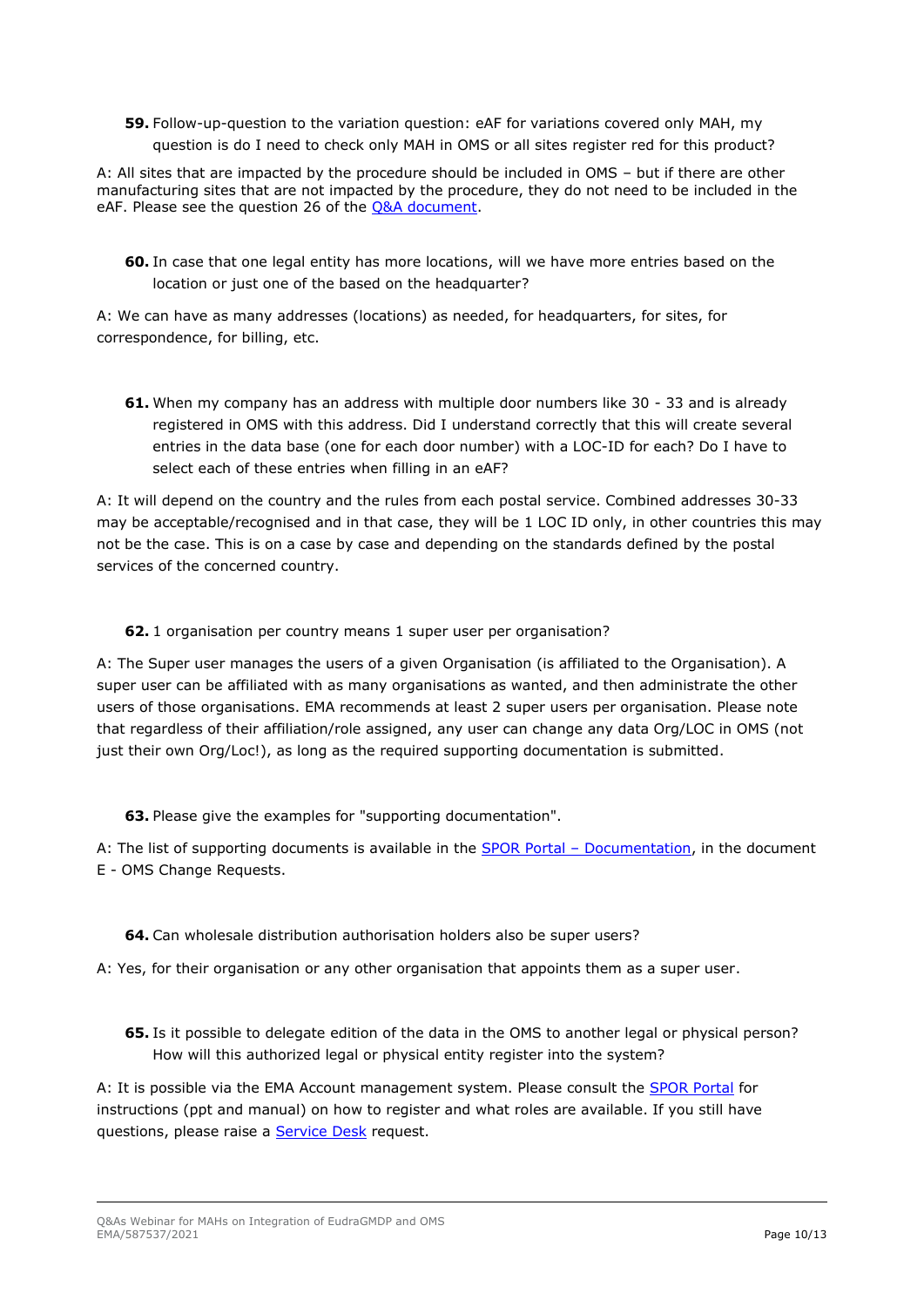#### **66.** Do I have to register as a SPOR user?

A: Yes, if you are responsible or need to create/update data in the OMS Dictionary. Please consult the SPOR Portal for instructions (ppt and manual) on how to register and what roles are available. If you still have questions, please raise a [Service Desk](https://servicedesk.ema.europa.eu/jira/servicedesk/customer/portals) request.

#### **67.** How do I get Login data as a SPOR user?

A: Guidance is available in the **SPOR Portal - Documentation**, in the document Z - SPOR User Registration Manual. If you still have questions, please raise [Service Desk](https://servicedesk.ema.europa.eu/jira/servicedesk/customer/portals) request.

**68.** Where would we add alternate names for an organisation on the existing OMS change request form?

A: Please use the Justification field to add any alternative names.

**69.** Should the MAH not create a change request for a new location that will be effective before 28 January 2022?

A: MAH/applicants that need the data for eAF should of course raise a change requests in due time, but if no eAF is going to be submitted we kindly request that you do not start updating/creating change requests until the data cleansing is completed.

**70.** Considering the data cleansing period, when shall a company check its potential presence in the OMS dictionary? Right now, or always from 28 January 2022?

A: Please check as of 28 Jan 2022, so that you will see potential changes arising from the cleansing process.

**71.** I have only "Request New Organisation" option and don't see any "change request" option. How exactly I initiate the change request process?

A: If you only have "Request New Organisation" option since you have SPOR Unaffiliated role – role automatically assigned to every new user to EMA Account Management to allow users to create their organisation in OMS, in a case where such data is not available. To have access to other change request options you need to request a SPOR Industry (Super) User role to your organisation.

**72.** How can I check the EudraGMDP Number listed under Location Details?

A: When the cleansing is complete, you will be able to search the ORG/LOC Ids in EudraGMDP modules.

**73.** So, every SPOR user is allowed to submit a Change request after registration, correct? (with supporting documents of course)

A: Yes.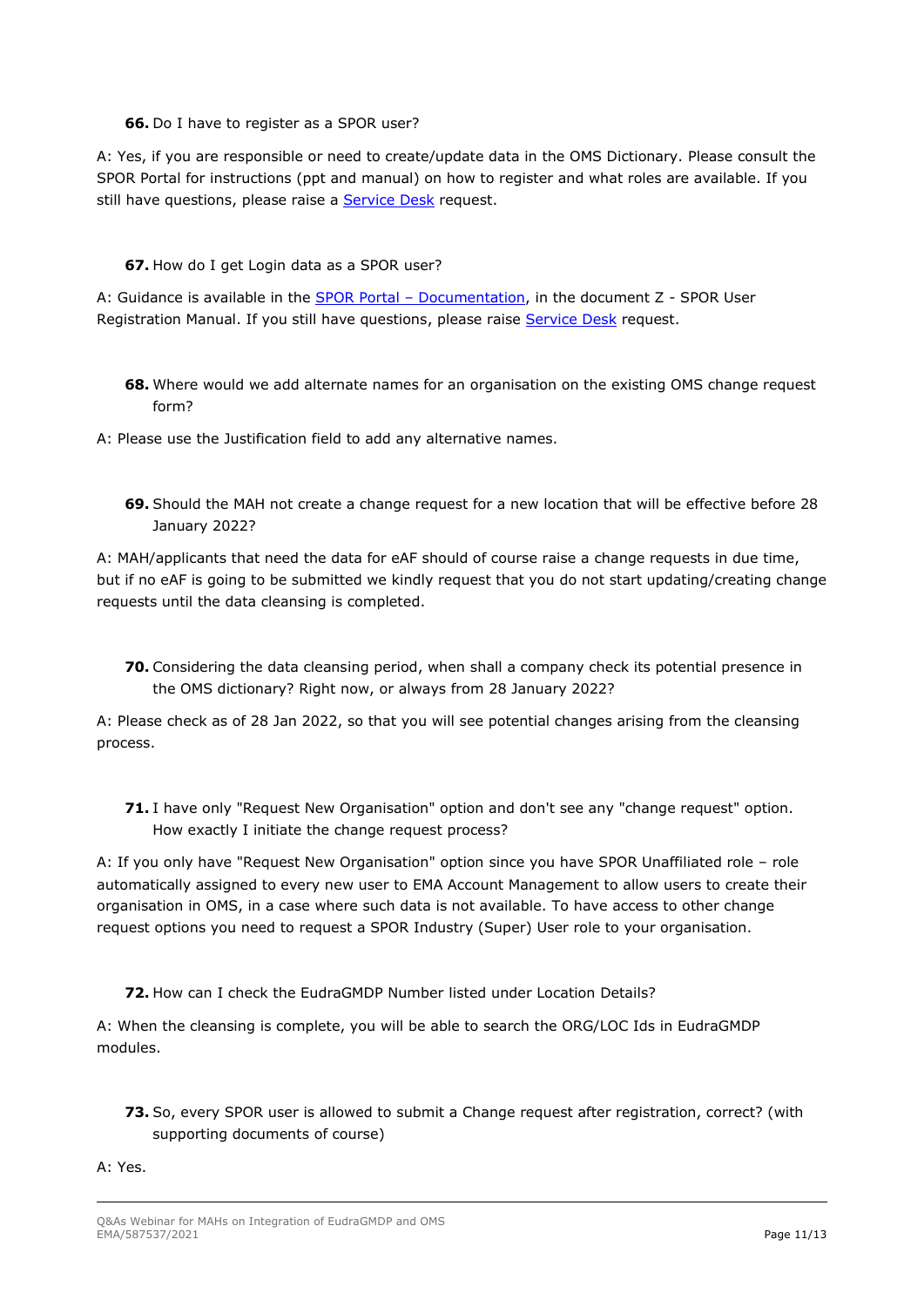**74.** Can a MAH submit a change to modify some data of an API manufacturer used in its procedure? In this case, will the change be reflected only in the MAH documentation and no changes occurs to the API manufacturer registration?

A: If you submit a change request to the name and/or address of a manufacturer and the request is validated and processed, then the way you have changed it will be the only way the company will be recorded in OMS and used in all databases sourcing data from OMS.

**75.** If the API manufacturer is listed at https://iris.ema.europa.eu/, is it necessary to register to OMS?

A: IRIS is already consuming from OMS so if it appears there you do not need to register. The info on IRIS is the same as the one in OMS. You can also check the list of companies present in OMS as this is public.

**76.** The company where I work is registered in OMS/SPOR and at the time it was registered in an Organisation type as INDUSTRY-Pharmaceutical Company. It is any way to place in the Organisation type Veterinary Wholesaler Distributor? Also, in EudraGMDP the Certificates from DGAV are still not available in this site. When can be available?

A: The OMS category is dividing the data into Industry/NCA/Educational/Healthcare, it does not classify the roles/activities of the Organisations. Additionally, please liaise with DGAV for the publication of the certificates.

**77.** My Organisation submitted copy of MIA which is not in line with the current version placed in EudraGMDP database. How shall I update the same?

A: If you do not need to update the information now (e.g. for eAF), we kindly request you wait for the data cleansing to be complete (i.e 28th January 2022). Once done, OMS will reflect the latest information available from Trade registry and Postal services, not necessarily what is in the MIA.

**78.** With regards to change request, is it possible to update to new address in location details or do we have to create a new record with new location?

A: If the change is to update details of the same physical location (e.g. postcode, typo) then we update the Loc ID. If you move from one physical location to another (e.g. from building 1 to 5), then we create a new LOC Id.

- **79.** Are there fees for Change Requests?
- A: No, they are free of charge.
	- **80.** We need to update the information at the earliest. Can you please advise how this can be done?